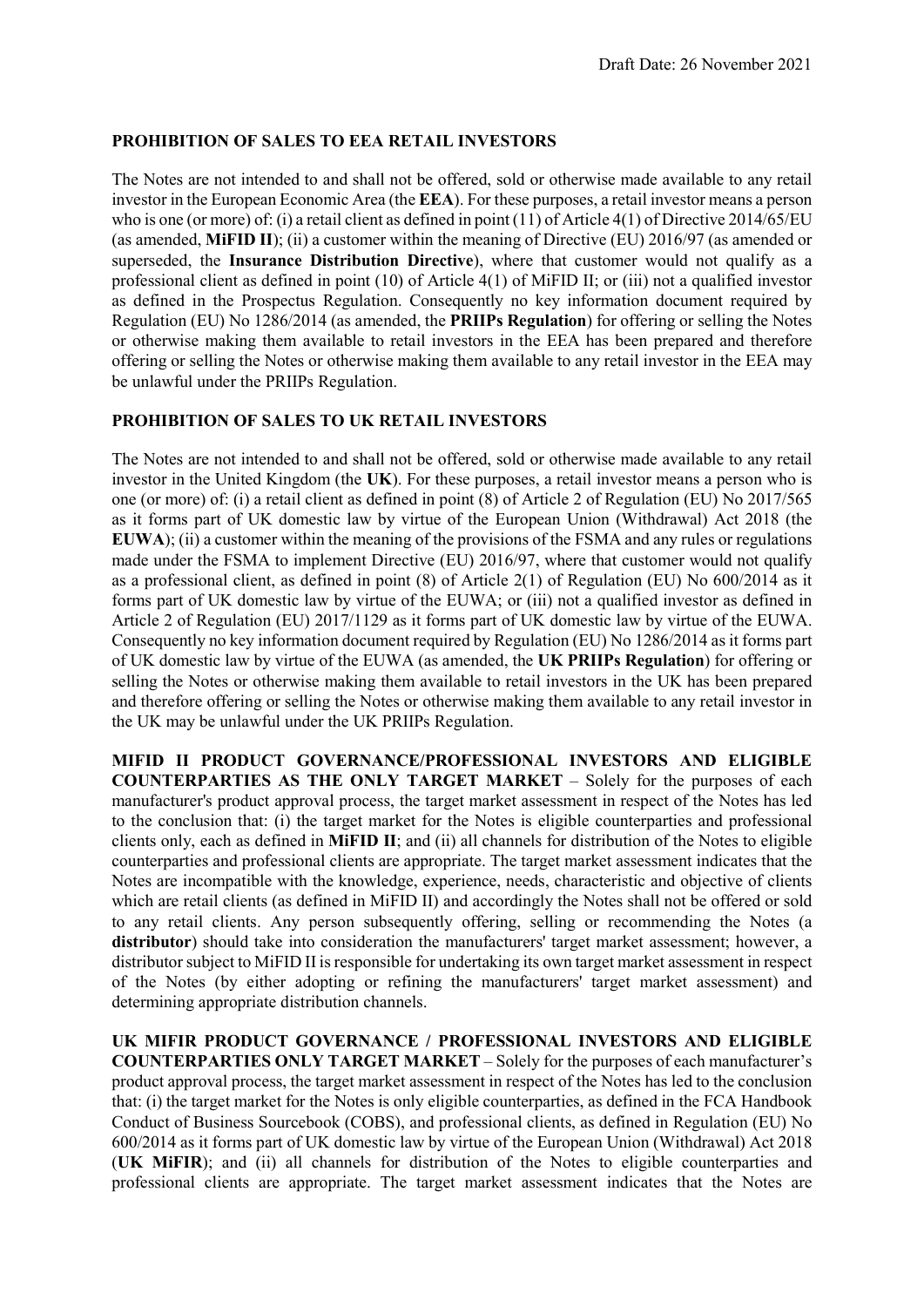incompatible with the knowledge, experience, needs, characteristic and objective of clients which are retail clients (as defined in point (8) of Article 2 of Regulation (EU) No 2017/565 as it forms part of UK domestic law by virtue of the European Union (Withdrawal) Act 2018)) and accordingly the Notes shall not be offered or sold to any retail clients. Any person subsequently offering, selling or recommending the Notes (a distributor) should take into consideration the manufacturers' target market assessment; however, a distributor subject to the FCA Handbook Product Intervention and Product Governance Sourcebook (the UK MiFIR Product Governance Rules) is responsible for undertaking its own target market assessment in respect of the Notes (by either adopting or refining the manufacturers' target market assessment) and determining appropriate distribution channels.

#### Banco Bilbao Vizcaya Argentaria, S.A. Issuer Legal Entity Identifier (LEI): K8MS7FD7N5Z2WQ51AZ71

#### Issue of EUR 550,000,000 Senior Preferred Notes due December 2023 under the €40,000,000,000 Global Medium Term Note Programme

#### PART A - CONTRACTUAL TERMS

Terms used herein shall be deemed to be defined as such for the purposes of the terms and conditions (the Conditions) set forth in the Offering Circular dated 21 July 2021 and the supplement to it dated 3 August 2021 and 11 November 2021 which together constitute a base prospectus for the purposes of the Prospectus Regulation (the Offering Circular). This document constitutes the Final Terms of the Notes described herein for the purposes of the Prospectus Regulation and must be read in conjunction with the Offering Circular in order to obtain all the relevant information. The Offering Circular has been published on the website of Euronext Dublin.

| 1.               | Issuer:                                                                                                                                |                                   | Banco Bilbao Vizcaya Argentaria, S.A.                           |
|------------------|----------------------------------------------------------------------------------------------------------------------------------------|-----------------------------------|-----------------------------------------------------------------|
| $\overline{2}$ . | Series Number:<br>(a)<br>Tranche Number:<br>(b)<br>(c)<br>Date on which the Notes will be<br>consolidated and form a single<br>Series: |                                   | 170                                                             |
|                  |                                                                                                                                        |                                   | 1                                                               |
|                  |                                                                                                                                        |                                   | Not Applicable                                                  |
| 3.               |                                                                                                                                        | Specified Currency or Currencies: | Euro (EUR)                                                      |
| 4.               | <b>Aggregate Nominal Amount:</b>                                                                                                       |                                   |                                                                 |
|                  | (a)                                                                                                                                    | Series:                           | EUR 550,000,000                                                 |
|                  | (b)                                                                                                                                    | Tranche:                          | EUR 550,000,000                                                 |
| 5.               | <b>Issue Price:</b>                                                                                                                    |                                   | 101.668 per cent. of the Aggregate Nominal<br>Amount            |
| 6.               | (a)                                                                                                                                    | Specified Denomination:           | EUR 100,000 and integral multiples of EUR<br>100,000 thereafter |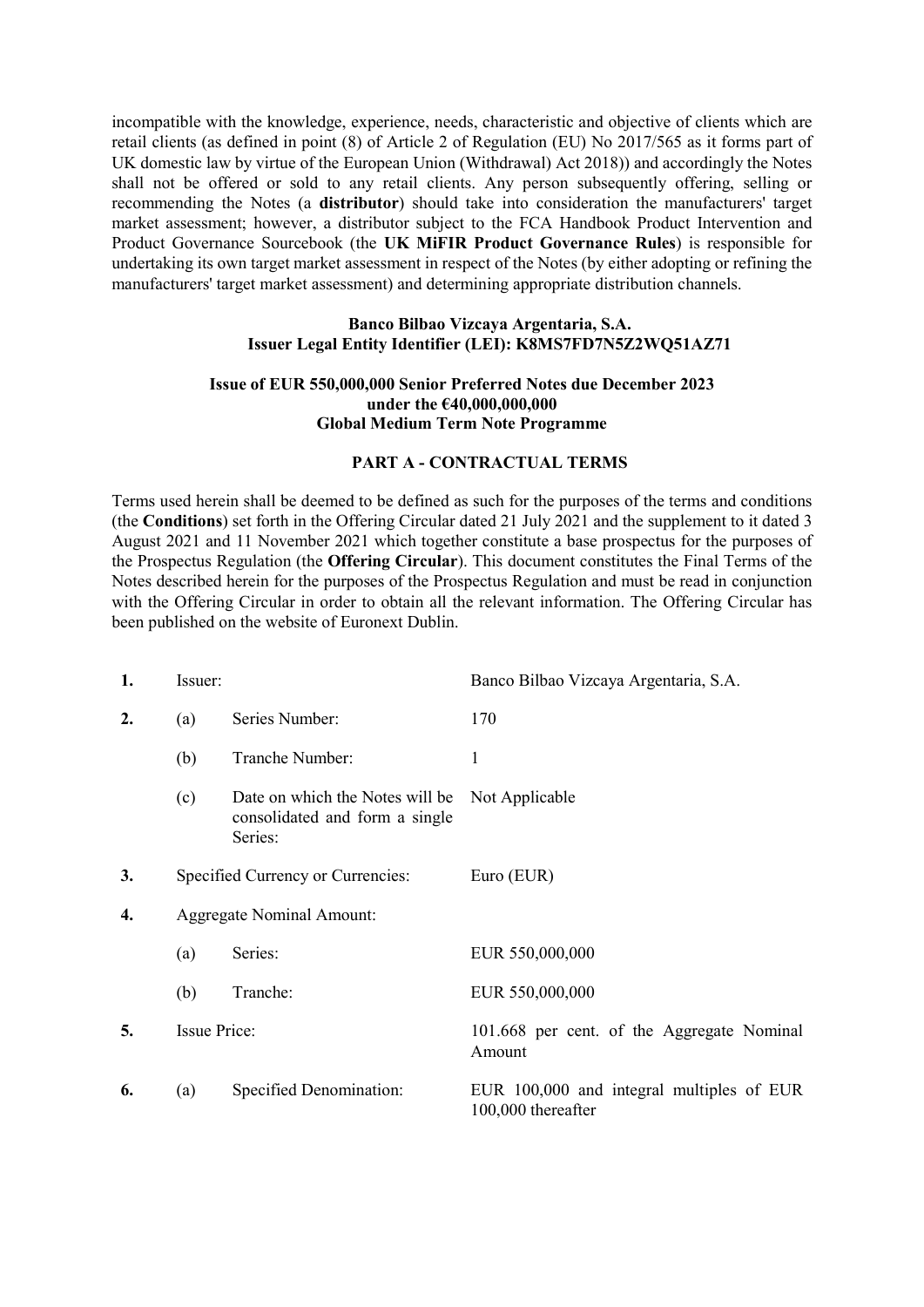|     | (b)                                                                                                                                                            | Calculation Amount (in relation<br>to calculation of interest in<br>global form see Conditions): | EUR 100,000                                                                                                                                                     |
|-----|----------------------------------------------------------------------------------------------------------------------------------------------------------------|--------------------------------------------------------------------------------------------------|-----------------------------------------------------------------------------------------------------------------------------------------------------------------|
| 7.  | Issue Date:<br>(a)                                                                                                                                             |                                                                                                  | 3 December 2021                                                                                                                                                 |
|     | (b)                                                                                                                                                            | <b>Interest Commencement Date:</b>                                                               | <b>Issue Date</b>                                                                                                                                               |
| 8.  |                                                                                                                                                                | <b>Maturity Date:</b>                                                                            | Interest Payment Date falling on or nearest to 3<br>December 2023                                                                                               |
| 9.  |                                                                                                                                                                | <b>Interest Basis:</b>                                                                           | 3 month EURIBOR +1.00 per cent. Floating Rate<br>(see paragraph 16 below)                                                                                       |
| 10. |                                                                                                                                                                | Redemption/Payment Basis:                                                                        | Subject to any purchase and cancellation or early<br>redemption, the Notes will be redeemed on the<br>Maturity Date at 100 per cent. of their nominal<br>amount |
| 11. |                                                                                                                                                                | Change of Interest Basis:                                                                        | Not Applicable                                                                                                                                                  |
| 12. |                                                                                                                                                                | Put/Call Options:                                                                                | Not Applicable                                                                                                                                                  |
| 13. | (a)                                                                                                                                                            | <b>Status of the Notes</b>                                                                       | Senior                                                                                                                                                          |
|     | <b>Status of Senior Notes:</b><br>(b)<br><b>Status of Subordinated Notes:</b><br>(c)<br>(d)<br>Board<br>approval<br>for<br>Date<br>issuance of Notes obtained: |                                                                                                  | Senior Preferred                                                                                                                                                |
|     |                                                                                                                                                                |                                                                                                  | Not Applicable                                                                                                                                                  |
|     |                                                                                                                                                                |                                                                                                  | Not Applicable                                                                                                                                                  |

# PROVISIONS RELATING TO INTEREST (IF ANY) PAYABLE

| 14. |                                                                                       | <b>Fixed Rate Note Provisions</b>    | Not Applicable                                                                                                                                                                                                                                                                                   |  |
|-----|---------------------------------------------------------------------------------------|--------------------------------------|--------------------------------------------------------------------------------------------------------------------------------------------------------------------------------------------------------------------------------------------------------------------------------------------------|--|
| 15. | <b>Fixed Reset Note Provisions</b>                                                    |                                      | Not Applicable                                                                                                                                                                                                                                                                                   |  |
| 16. |                                                                                       | <b>Floating Rate Note Provisions</b> | Applicable                                                                                                                                                                                                                                                                                       |  |
|     | Specified Period(s)/ Specified<br>$\left( a\right)$<br><b>Interest Payment Dates:</b> |                                      | 3 March, 3 June, 3 September and 3 December in<br>each year, from (and including) the Interest<br>Payment Date falling on or nearest to 3 March<br>2022 until (and including) the Maturity Date,<br>subject to adjustment in accordance with the<br>Business Day Convention set out in (b) below |  |
|     | (b)                                                                                   | <b>Business Day Convention:</b>      | Modified Following Business Day Convention                                                                                                                                                                                                                                                       |  |
|     | (c)                                                                                   | Additional Business Centre(s):       | Not Applicable                                                                                                                                                                                                                                                                                   |  |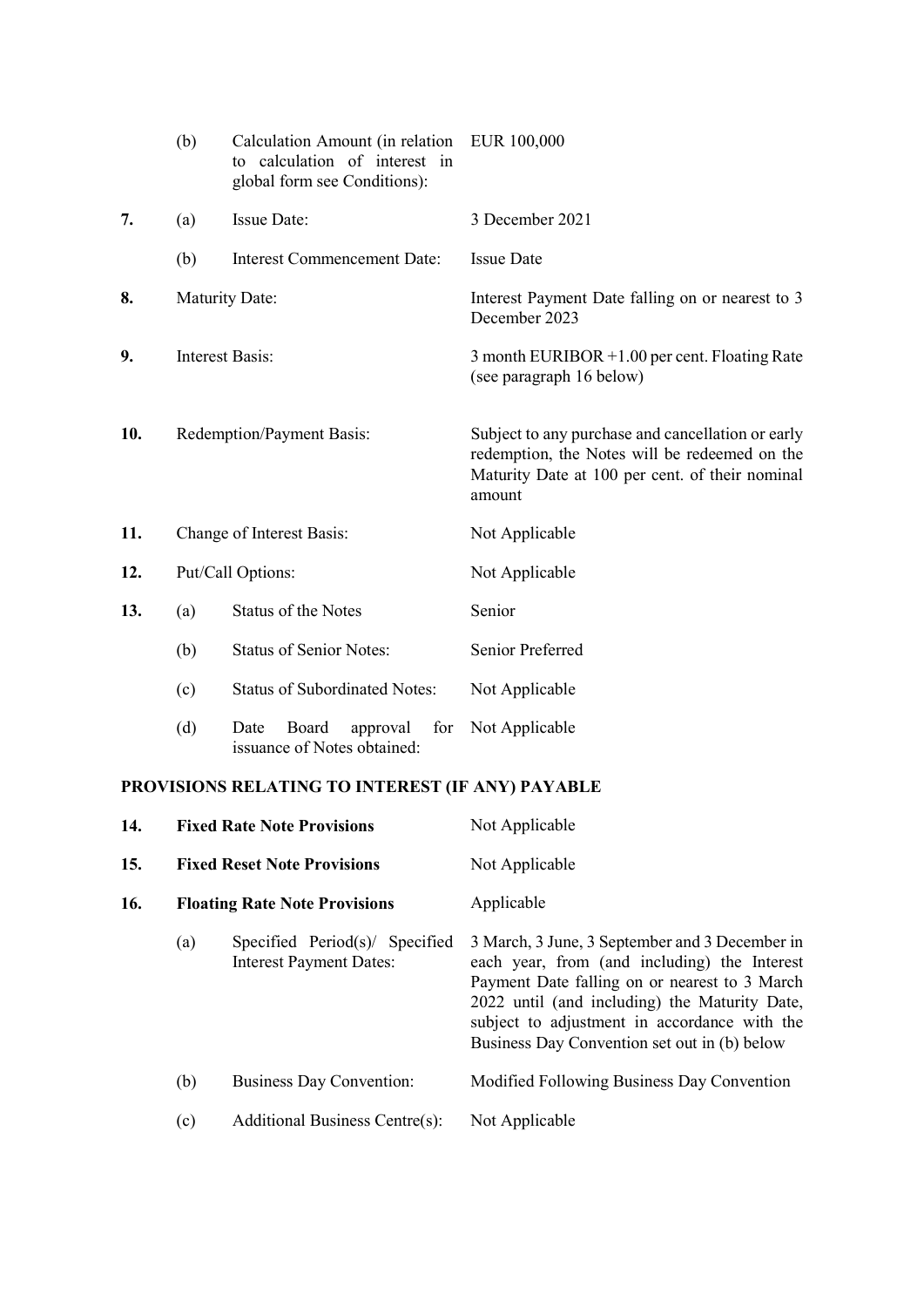| 18. |                                        | <b>Tax Redemption</b>                                                                                                    |                                                                          |
|-----|----------------------------------------|--------------------------------------------------------------------------------------------------------------------------|--------------------------------------------------------------------------|
|     | <b>PROVISIONS</b><br><b>REDEMPTION</b> | TO<br><b>RELATING</b>                                                                                                    |                                                                          |
| 17. |                                        | <b>Zero Coupon Note Provisions</b>                                                                                       | Not Applicable                                                           |
|     | (1)                                    | Day Count Fraction:                                                                                                      | Actual/360                                                               |
|     | (k)                                    | Maximum Rate of Interest:                                                                                                | Not Applicable                                                           |
|     | (j)                                    | Minimum Rate of Interest:                                                                                                | Not Applicable                                                           |
|     | (i)                                    | Margin(s):                                                                                                               | $+1.00$ per cent. per annum                                              |
|     | (h)                                    | Linear Interpolation:                                                                                                    | Not Applicable                                                           |
|     | (g)                                    | ISDA Determination:                                                                                                      | Not Applicable                                                           |
|     |                                        | Index Determination:                                                                                                     | Not Applicable                                                           |
|     |                                        | <b>Observation Look-Back Period:</b>                                                                                     | Not Applicable                                                           |
|     |                                        | <b>Observation Method:</b>                                                                                               | Not Applicable                                                           |
|     |                                        | Relevant Screen Page:                                                                                                    | Reuters EURIBOR01                                                        |
|     |                                        | Interest Determination Date(s):                                                                                          | Second Business Day prior to the start of each<br><b>Interest Period</b> |
|     |                                        | Reference Rate:                                                                                                          | 3 month EURIBOR                                                          |
|     | (f)                                    | Screen Rate Determination:                                                                                               | Applicable                                                               |
|     | (e)                                    | Party responsible for calculating<br>the Rate of Interest and Interest<br>Amount (if not the Principal<br>Paying Agent): | Not Applicable                                                           |
|     | (d)                                    | Manner in which the Rate of Screen Rate Determination<br>Interest and Interest Amount is<br>to be determined:            |                                                                          |

# If redeemable in part:

| Redemption EUR 549,900,000<br>Maximum<br>(b)<br>Amount: |
|---------------------------------------------------------|
|                                                         |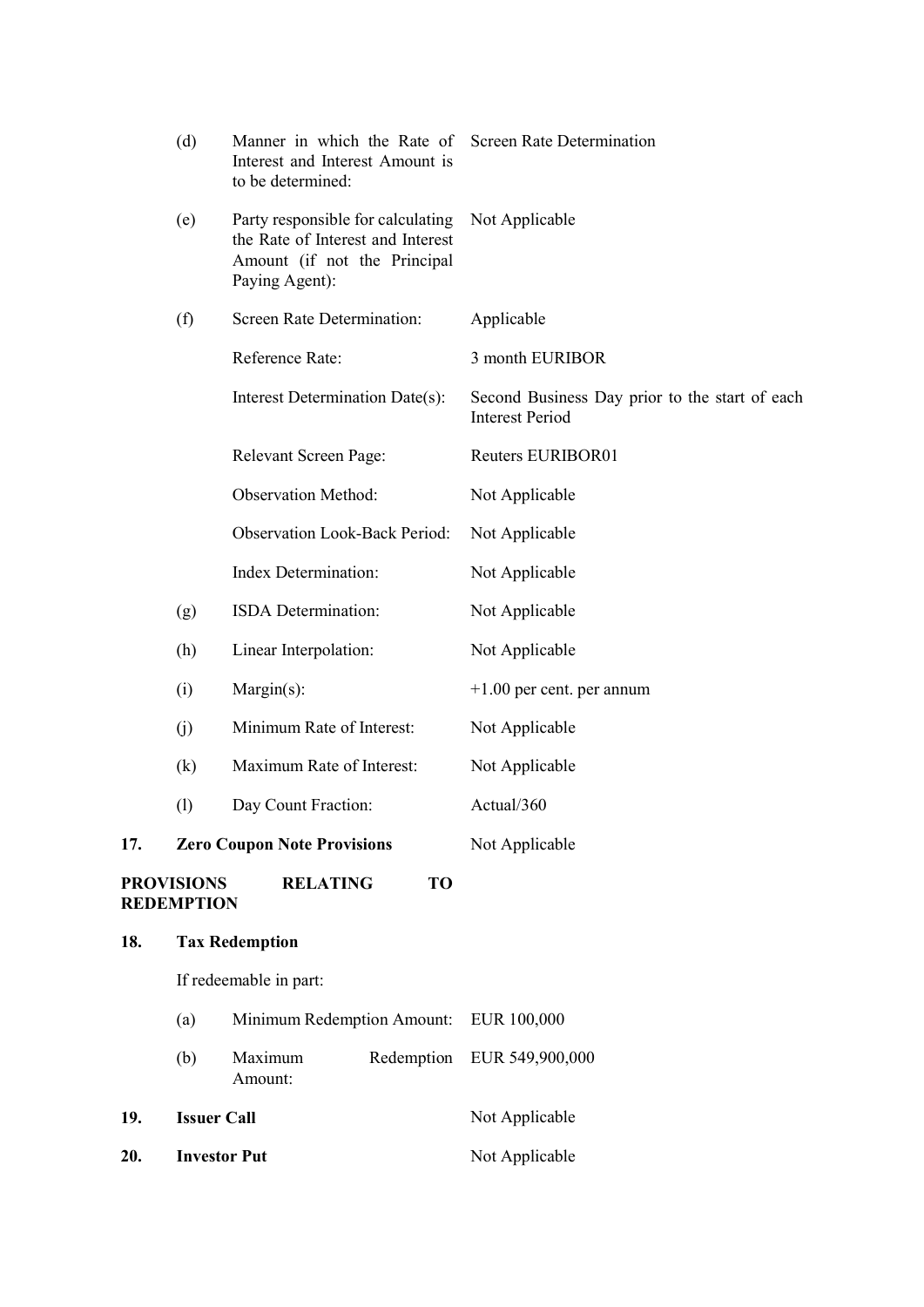| 21. | Final Redemption Amount:                                                                                                                                                                                                   | <b>Calculation Amount</b> |
|-----|----------------------------------------------------------------------------------------------------------------------------------------------------------------------------------------------------------------------------|---------------------------|
| 22. | Early Redemption Amount payable on Calculation Amount<br>redemption for taxation reasons, on an<br>event of default, upon the occurrence of<br>a Capital Event or upon the occurrence<br>of an Eligible Liabilities Event: |                           |

# GENERAL PROVISIONS APPLICABLE TO THE NOTES

| 23. | Form of Notes:                                                                    | <b>Bearer Notes:</b>                                                                                                                                                                                                                                                   |
|-----|-----------------------------------------------------------------------------------|------------------------------------------------------------------------------------------------------------------------------------------------------------------------------------------------------------------------------------------------------------------------|
|     |                                                                                   | Temporary Bearer Global Note exchangeable for<br>a Permanent Bearer Global Note which is<br>exchangeable for Definitive Notes upon an<br>Exchange Event excluding the exchange event<br>described in paragraph (iii) of the definition in<br>the Permanent Global Note |
| 24. | New Global Note (NGN):                                                            | Applicable                                                                                                                                                                                                                                                             |
| 25. | Additional Financial Centre(s):                                                   | Not Applicable                                                                                                                                                                                                                                                         |
|     |                                                                                   |                                                                                                                                                                                                                                                                        |
| 26. | Talons for future Coupons to be attached<br>to Definitive Bearer Notes:           | N <sub>0</sub>                                                                                                                                                                                                                                                         |
| 27. | Condition 16 applies:                                                             | Yes                                                                                                                                                                                                                                                                    |
| 28. | Eligible Liabilities Event:                                                       | Applicable                                                                                                                                                                                                                                                             |
| 29. | Additional Events of Default (Senior<br>Preferred Notes):                         | Not Applicable                                                                                                                                                                                                                                                         |
| 30. | <b>RMB</b> Currency Event:                                                        | Not Applicable                                                                                                                                                                                                                                                         |
| 31. | Spot Rate (if different from that set out<br>in Condition $5(h)$ :                | Not Applicable                                                                                                                                                                                                                                                         |
| 32. | Party responsible for calculating the Not Applicable<br>Spot Rate:                |                                                                                                                                                                                                                                                                        |
| 33. | Relevant Currency (if different from that Not Applicable<br>in Condition $5(h)$ : |                                                                                                                                                                                                                                                                        |
| 34. | RMB Settlement Centre(s):                                                         | Not Applicable                                                                                                                                                                                                                                                         |
| 35. | Governing Law:                                                                    | Spanish Law                                                                                                                                                                                                                                                            |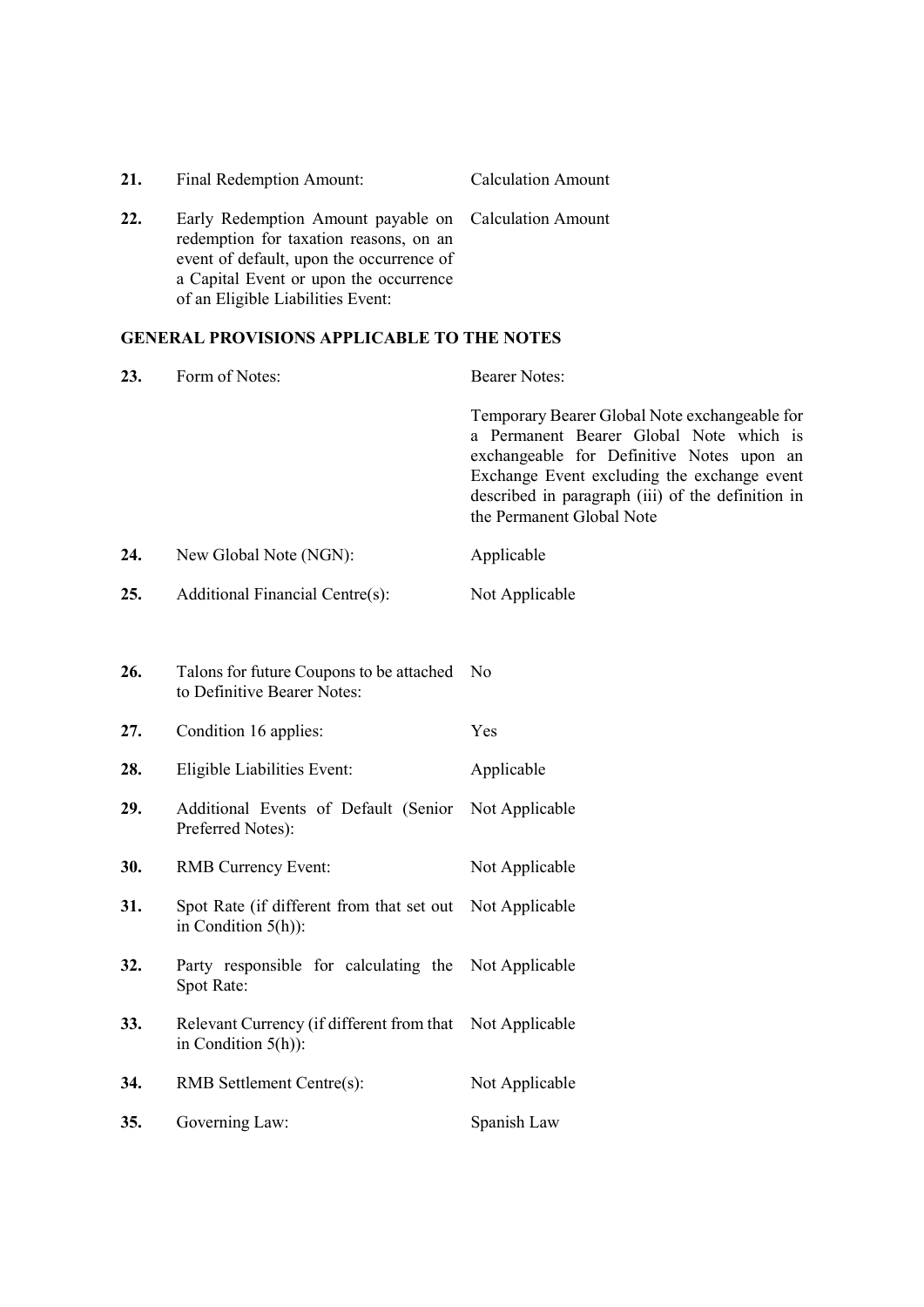26 November 2021

Signed on behalf of the Issuer:

By: ............................................................................

Duly authorised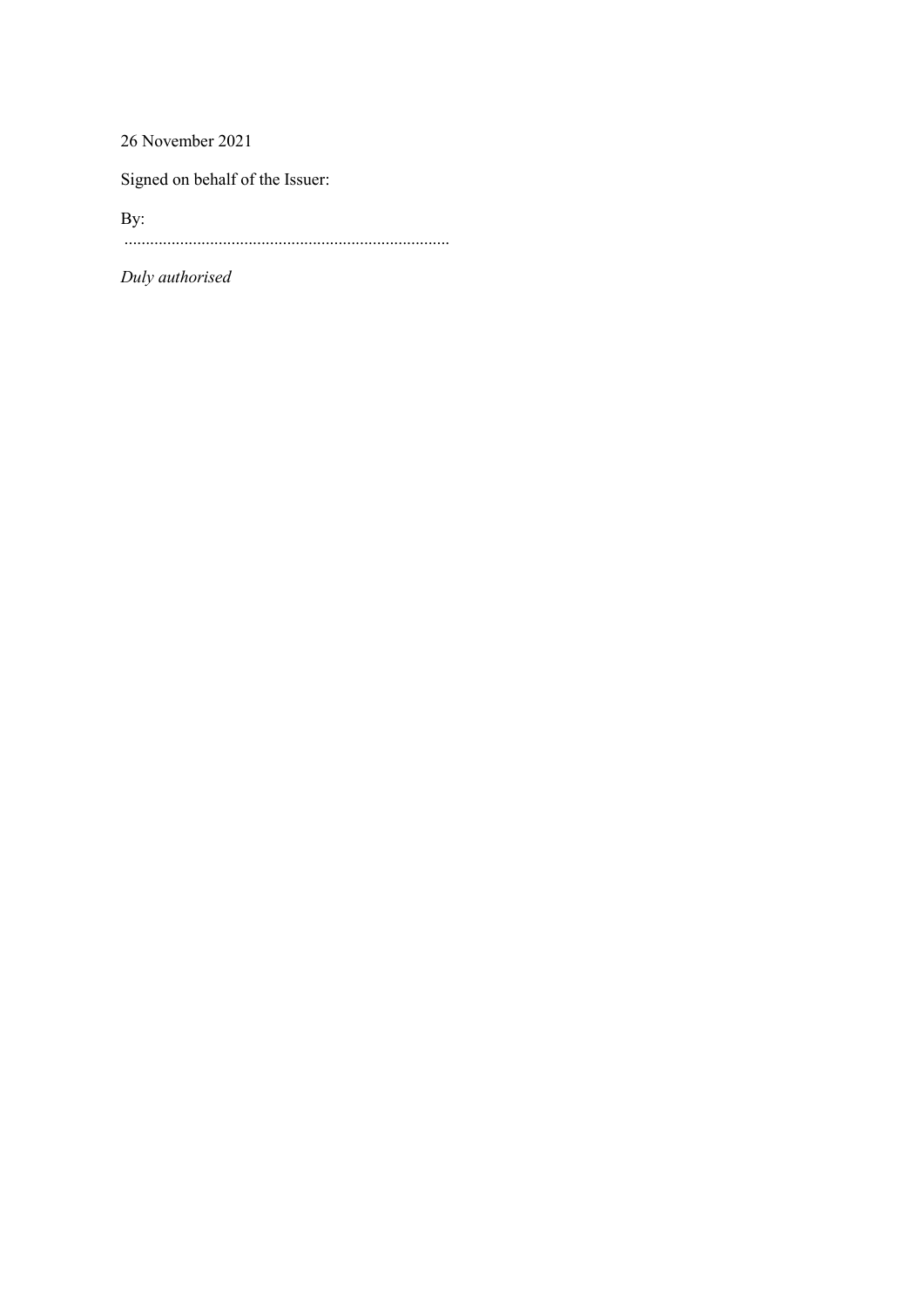#### PART B - OTHER INFORMATION

#### 1. LISTING AND ADMISSION TO TRADING

| (a) |          |  | Listing and Admission to Application has been made by the Issuer (or on |
|-----|----------|--|-------------------------------------------------------------------------|
|     | trading: |  | its behalf) for the Notes to be admitted to trading                     |
|     |          |  | on Euronext Dublin's regulated market and                               |
|     |          |  | admitted to the Official List of Euronext Dublin                        |
|     |          |  | with effect from 3 December 2021.                                       |

(b) Estimate of total expenses EUR 1,000 related to admission to trading:

#### 2. RATINGS

The Notes to be issued are expected to be rated:

Moody's Investors Services España, S.A. (Moody's): A3

Obligations rated 'A' are judged to be uppermedium grade and are subject to low credit risk; modifier 3 indicates a ranking in the lower end of that generic rating category

Standard & Poor's Credit Market Services Europe Limited (S&P): A-

An obligation rated 'A' is somewhat more susceptible to the adverse effects of changes in circumstances and economic conditions than obligations in higher-rated categories. However, the obligor's capacity to meet its financial commitments on the obligation is still strong.

Fitch Ratings España S.A.U. (Fitch): A-

'A' ratings denote expectations of low default risk. The capacity for payment of financial commitments is considered strong. This capacity may, nevertheless, be more vulnerable to adverse business or economic conditions than is the case for higher ratings.

Each of Moody's, S&P and Fitch is established in the European Union and is registered under Regulation (EC) No. 1060/2009 (as amended).

#### 3. INTERESTS OF NATURAL AND LEGAL PERSONS INVOLVED IN THE ISSUE

Save for any fees payable to the Managers, so far as the Issuer is aware, no person involved in the issue of the Notes has an interest material to the offer. The Managers and their affiliates have engaged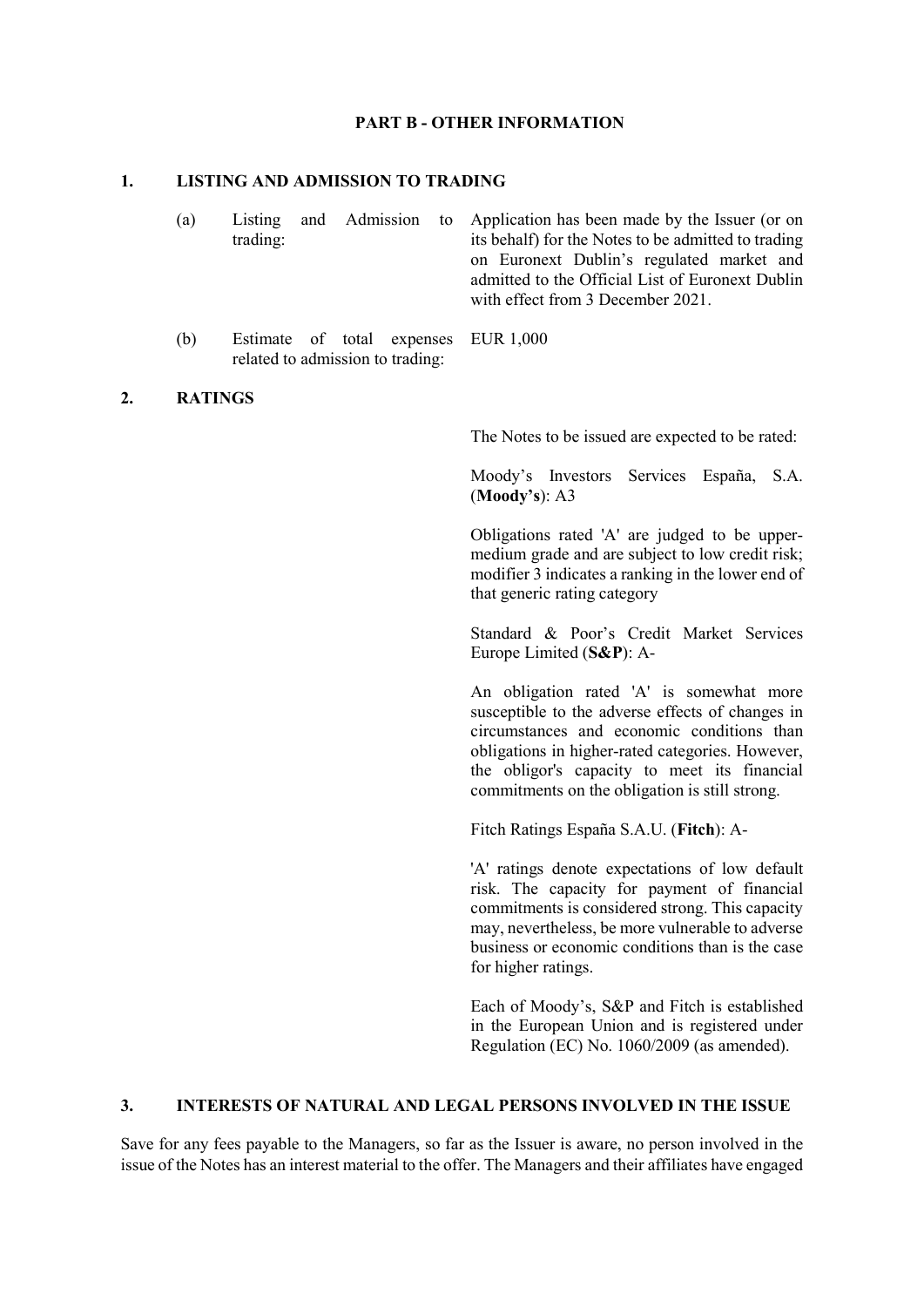and may in the future engage in investment banking and/or commercial banking transactions with, and may perform other services for, the Issuer and its affiliates in the ordinary course of business.

# 4. REASONS FOR THE OFFER AND ESTIMATED NET PROCEEDS

|    | (a)              | Reasons for the offer                                                                                                                                                           | The net proceeds of the issue of the Notes will be<br>used for the Group's general corporate purposes,<br>which include making a profit.                                                                                                                                                                                                                                                                                                                                                                                                                             |  |  |
|----|------------------|---------------------------------------------------------------------------------------------------------------------------------------------------------------------------------|----------------------------------------------------------------------------------------------------------------------------------------------------------------------------------------------------------------------------------------------------------------------------------------------------------------------------------------------------------------------------------------------------------------------------------------------------------------------------------------------------------------------------------------------------------------------|--|--|
|    | (b)              | Estimated net proceeds                                                                                                                                                          | EUR 559,174,000                                                                                                                                                                                                                                                                                                                                                                                                                                                                                                                                                      |  |  |
| 5. | <b>YIELD</b>     |                                                                                                                                                                                 | Not Applicable                                                                                                                                                                                                                                                                                                                                                                                                                                                                                                                                                       |  |  |
| 6. |                  | <b>OPERATIONAL INFORMATION</b>                                                                                                                                                  |                                                                                                                                                                                                                                                                                                                                                                                                                                                                                                                                                                      |  |  |
|    | (a)              | Trade Date:                                                                                                                                                                     | 25 November 2021                                                                                                                                                                                                                                                                                                                                                                                                                                                                                                                                                     |  |  |
|    | (b)              | ISIN:                                                                                                                                                                           | XS2417544991                                                                                                                                                                                                                                                                                                                                                                                                                                                                                                                                                         |  |  |
|    | (c)              | Common Code:                                                                                                                                                                    | 241754499                                                                                                                                                                                                                                                                                                                                                                                                                                                                                                                                                            |  |  |
|    | (d)              | <b>CUSIP:</b>                                                                                                                                                                   | Not Applicable                                                                                                                                                                                                                                                                                                                                                                                                                                                                                                                                                       |  |  |
|    | (e)              | Any clearing system(s) other<br>than Euroclear Bank SA/NV,<br>Clearstream Banking, S.A. and<br>the Depository Trust Company<br>and the relevant identification<br>$number(s)$ : | Not Applicable                                                                                                                                                                                                                                                                                                                                                                                                                                                                                                                                                       |  |  |
|    | (f)<br>Delivery: |                                                                                                                                                                                 | Delivery against payment                                                                                                                                                                                                                                                                                                                                                                                                                                                                                                                                             |  |  |
|    | (g)              | Names<br>addresses<br>and<br>additional Paying Agent(s) (if<br>any):                                                                                                            | of Not Applicable                                                                                                                                                                                                                                                                                                                                                                                                                                                                                                                                                    |  |  |
|    | (h)              | Intended to be held in a manner<br>which would allow Eurosystem<br>eligibility:                                                                                                 | Yes. Note that the designation "yes" does not<br>necessarily mean that the Notes will be<br>recognised as eligible collateral for Eurosystem<br>monetary policy and intra-day credit operations<br>by the Eurosystem either upon issue or at any or<br>all times during their life. Such recognition will<br>depend upon the European Central Bank being<br>satisfied that Eurosystem eligibility criteria have<br>been met. The Notes will be deposited initially<br>upon issue with one of Euroclear Bank SA/NV<br>and/or Clearstream Banking, S.A. (together, the |  |  |

ICSDs) acting as common safekeeper.

# 7. PROHIBITION OF SALES